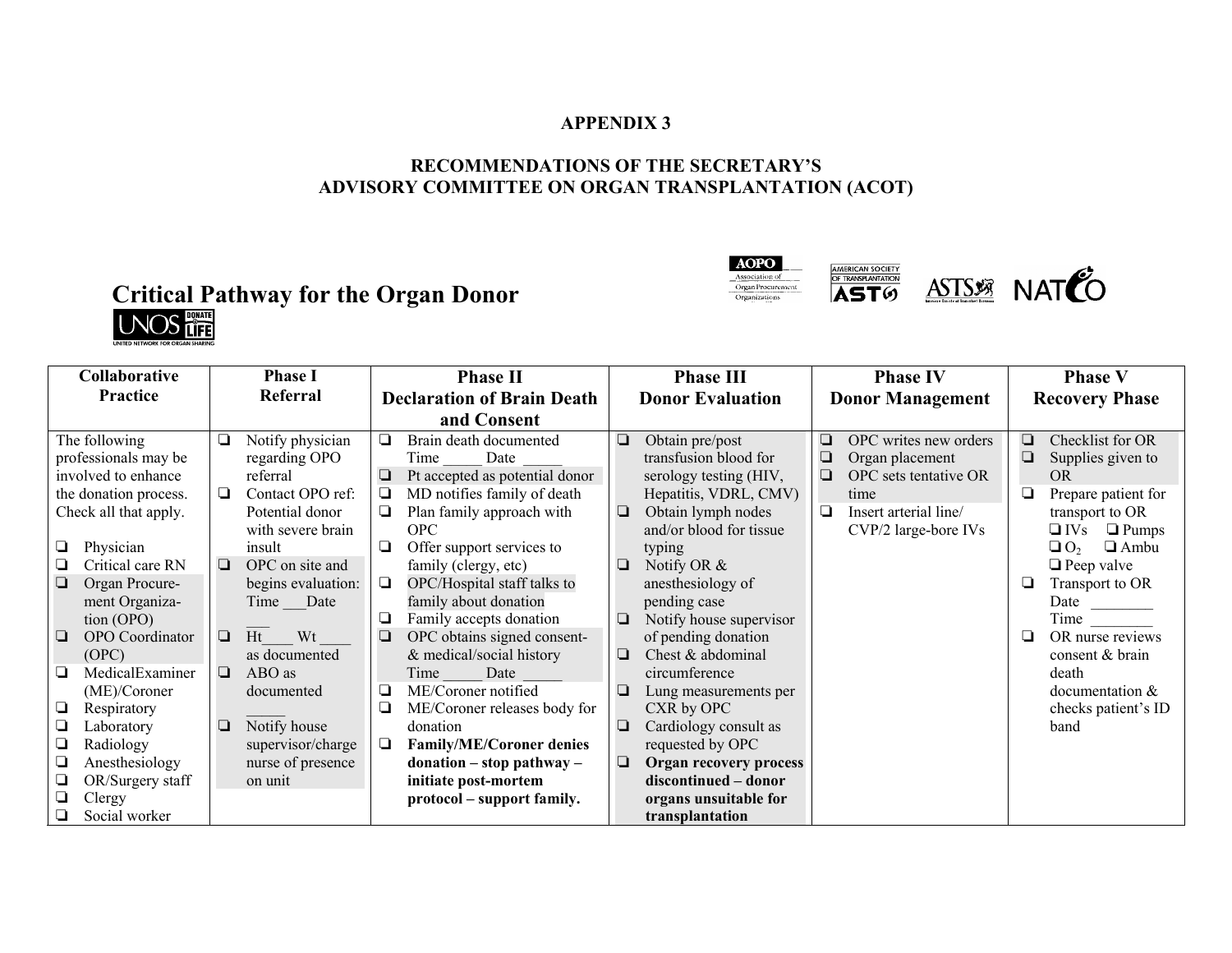| <b>Labs/Diagnostics</b>            |                                                                             | Review previous lab results<br>Review previous<br>$\Box$<br>hemodynamics                                                             | $\Box$<br>Blood chemistry<br>$CBC + diff$<br>❏<br>$\Box$<br>C & S<br><b>UA</b><br>$\Box$<br>PT, PTT<br>$\Box$<br>$\Box$ A Subtype<br><b>ABO</b><br>$\Box$<br>Liver function tests<br>$\Box$<br>Blood culture X 2 / 15<br>minutes to 1 hour apart<br>Sputum Gram Stain &<br>$\Box$<br>C & S<br>Type & Cross Match<br>$\Box$<br># units PRBCs<br><b>CXR</b><br>$\Box$ ABGs<br>$\Box$<br>$\Box$<br><b>EKG</b><br>$\Box$ Echo<br>Consider cardiac cath<br>$\Box$<br>Consider bronchoscopy<br>❏ | Determine need for<br>$\Box$<br>additional lab testing<br>CXR after line<br>$\Box$<br>placement (if done)<br>$\Box$<br>Serum electrolytes<br>$\Box$<br>H & H after PRBC Rx<br>PT, PTT<br>$\Box$<br>BUN, serum creatinine<br>$\Box$<br>after correcting fluid<br>deficit<br>Notify OPC for<br>$\Box$<br>$PT > 14$ $PTT < 28$<br>Urine output is<br>$< 1$ mL/Kg/hr<br>$>$ 3 mL/Kg/hr<br>Hct < 30 / Hgb < 10<br>Na > 150 mEq/L | Labs drawn in OR as<br>$\Box$<br>per surgeon or OPC<br>request<br>$\Box$<br>Communicate with<br>pathology: Bx liver<br>and/or kidneys as<br>indicated |
|------------------------------------|-----------------------------------------------------------------------------|--------------------------------------------------------------------------------------------------------------------------------------|--------------------------------------------------------------------------------------------------------------------------------------------------------------------------------------------------------------------------------------------------------------------------------------------------------------------------------------------------------------------------------------------------------------------------------------------------------------------------------------------|-----------------------------------------------------------------------------------------------------------------------------------------------------------------------------------------------------------------------------------------------------------------------------------------------------------------------------------------------------------------------------------------------------------------------------|-------------------------------------------------------------------------------------------------------------------------------------------------------|
| <b>Respiratory</b>                 | Pt on ventilator<br>❏<br>$\Box$<br>Suction q 2 hr<br>Reposition q 2 hr<br>❏ | Prep for apnea testing: set<br>FiO <sub>2</sub> $\omega$ 100% and anticipate<br>need to decrease rate if<br>$PCO2 < 45$ mm Hg        | $\Box$<br>Maximize ventilator<br>settings to achieve $SaO2$<br>$98 - 99\%$<br>$PEEP = 5cm O2$<br>$\Box$<br>challenge for lung place-<br>ment FiO <sub>2</sub> $@$ 100%,<br>PEEP @ 5 X 10 min<br>ABGs as ordered<br>$\Box$<br>VS q $1^\circ$<br>$\Box$                                                                                                                                                                                                                                      | $\Box$<br>Notify OPC for<br>$BP < 90$ systolic<br>$HR < 70$ or $> 120$<br>$CVP < 4$ or $> 11$<br>$PaO2 < 90$ or<br>SaO <sub>2</sub> < 95%                                                                                                                                                                                                                                                                                   | Portable $O_2$ ( $\hat{a}$ ) 100%<br>$\Box$<br>$FiO2$ for transport to<br><b>OR</b><br>$\Box$<br>Ambu bag and<br>PEEP valve<br>$\Box$<br>Move to OR   |
| Treatments/<br><b>Ongoing Care</b> |                                                                             | Use warming/cooling blanket<br>❏<br>to maintain temperature at<br>$36.5^{\circ}$ C - 37.5 °C<br>NG to low intermittent suction<br>u. | $\Box$<br>Check NG placement $\&$<br>output<br>$\Box$<br>Obtain actual Ht<br>& Wt<br>if not<br>previously obtained                                                                                                                                                                                                                                                                                                                                                                         |                                                                                                                                                                                                                                                                                                                                                                                                                             | Set OR temp as<br>directed by OPC<br>Post mortem care at<br>conclusion of case                                                                        |
| <b>Medications</b>                 |                                                                             |                                                                                                                                      | Medication as requested<br>❏<br>by OPC                                                                                                                                                                                                                                                                                                                                                                                                                                                     | $\Box$<br>Fluid resuscitation $-$<br>consider crystolloids,                                                                                                                                                                                                                                                                                                                                                                 | DC antidiuretics<br>$\Box$<br>$\Box$<br>Diuretics as needed                                                                                           |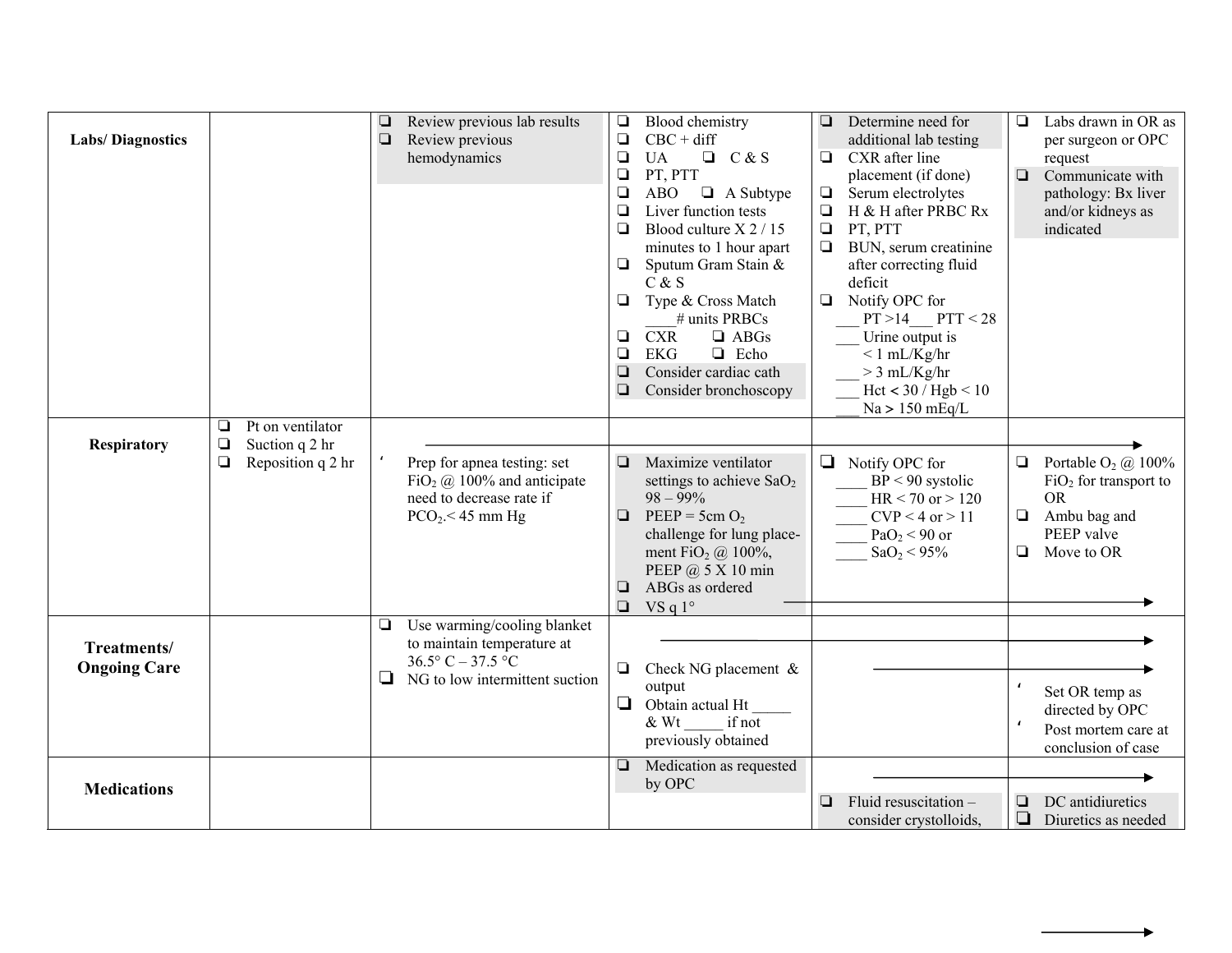|                         |                                                                          |                                                                                     |                                                                                  | colloids, blood<br>DC meds except<br>❏<br>pressors & antibiotics                  | 350 U heparin/kg or<br>┚<br>as directed by<br>surgeon                          |
|-------------------------|--------------------------------------------------------------------------|-------------------------------------------------------------------------------------|----------------------------------------------------------------------------------|-----------------------------------------------------------------------------------|--------------------------------------------------------------------------------|
|                         |                                                                          |                                                                                     |                                                                                  | Broad-spectrum<br>❏<br>antibiotic if not                                          |                                                                                |
|                         |                                                                          |                                                                                     |                                                                                  | previously ordered<br>Vasopressor support to<br>⊔<br>maintain $BP > 90$ mm        |                                                                                |
|                         |                                                                          |                                                                                     |                                                                                  | Hg systolic<br>Electrolyte imbalance:<br>❏<br>consider K, Ca, PO <sub>4</sub> ,   |                                                                                |
|                         |                                                                          |                                                                                     |                                                                                  | Mg replacement<br>Hyperglycemia:<br>⊔<br>consider Insulin drip                    |                                                                                |
|                         |                                                                          |                                                                                     |                                                                                  | Oliguria: consider<br>❏<br>diuretics                                              |                                                                                |
|                         |                                                                          |                                                                                     |                                                                                  | Diabetes insipidus:<br>⊔<br>consider antidiuretics<br>Paralytic as indicated<br>⊔ |                                                                                |
|                         |                                                                          |                                                                                     |                                                                                  | for spinal reflexes                                                               |                                                                                |
| <b>Optimal Outcomes</b> | The potential donor is<br>identified & a referral<br>is made to the OPO. | The family is offered the option of<br>donation $&$ their decision is<br>supported. | The donor is evaluated $\&$<br>found to be a suitable<br>candidate for donation. | Optimal organ function is<br>maintained.                                          | All potentially suitable,<br>consented organs are<br>recovered for transplant. |

Shaded areas indicate Organ Procurement Coordinator (OPC) Activities